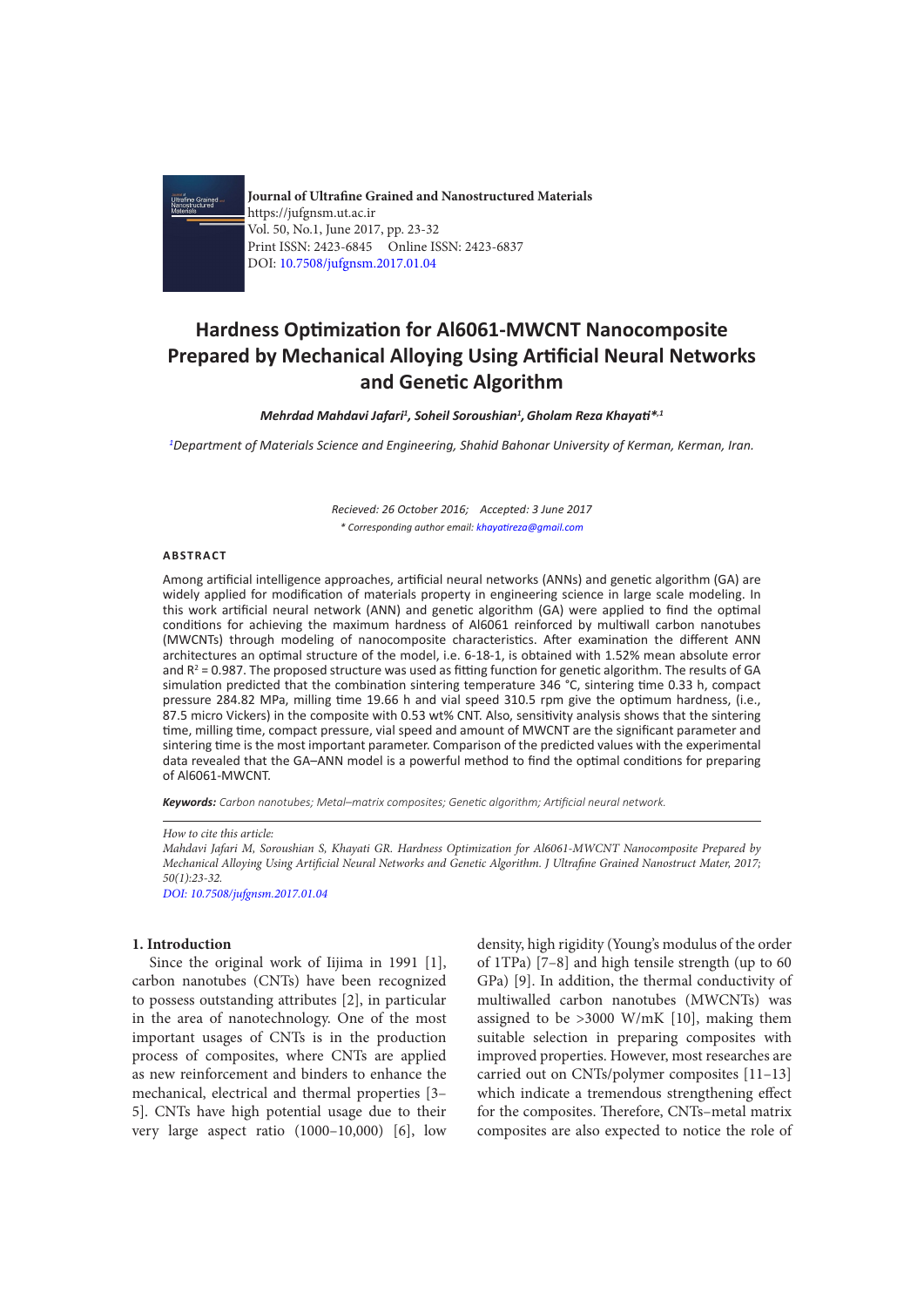structural materials.

In the field of metal-matrix composites, Al composites have been paid so much attention due to their wide usage in industries because of their light weight, high strength as well as good corrosion resistance. However, no important breakthrough has yet been made on CNTs-reinforced Al matrix composites. Especially the obstacles associated with the interfacial bonding between CNTs and Al matrix and lack of suitable synthesis method to gain a homogenous dispersion of CNTs and Al matrix. This is mostly because of the strong van der Waal's force of attraction between them leading to agglomeration rather than dispersion. Therefore, the development of bulk fabrication procedure for Al–CNTs composite was started on the basis of a mechanical milling procedure [14, 15] to find a uniform distribution of CNTs in Al matrix. Mechanical milling is a solid-state high-energy ball milling method where particles are repeatedly fractured and welded [16] and has been applied to disperse uniformly a variety of reinforcement materials within Al matrix [17]. Few other processes that have been applied are roll-bonding followed by annealing [18], plasma spray forming [19], liquid infiltration [20] and high pressure torsion [21]. To the best of our knowledge, the powder metallurgy was an appropriate method for producing MWCNTs reinforced Al-matrix composites [22–24]. This procedure mostly consists of mechanical milling of MWCNTs with Al powder either in dry or wet situations followed by compaction and sintering.

An engineering technique to optimize the process factors is based on the utilization of artificial neural network and genetic algorithm. Artificial neural network is a powerful non-linear strategy for simulation of complicated materials behavior [25]. This strategy can learn and predict the experiential knowledge with setting the weight and bias in neuron but cannot determine the optimum condition and might be hampered in the local minimum. Genetic algorithm (GA) is a population-based evolutionary search and optimization process, which needs the definition of a selection, a crossover and a mutation of genetic information, to evolve into the next generations with potentially solutions of a particular problem. The present study was carried out using combined GA-ANN due to their flexibility over the general regression processes to determine a suitable process conditions for Al6061-MWCNT nanocomposite.

To confirm the predictions of GA, the Al6061- MWCNT samples were made as presented by GA condition.

#### **2. Artificial Neural Network Modeling**

Among artificial intelligence approaches, artificial neural networks (ANNs) are widely employed and are some of the powerful method for problems in many spheres [26-27]. ANNs are consist of numerous of interconnected nonlinear memory less processing elements called neurons. The neurons of each layer are linked to that of the next layer through associated weights. The network applies the information of these weights to solve the problems. A connected neuron formula is presented as (eq. 1):

$$
x = \sum_{i=1}^{p} w_i x + b \tag{eq. 1}
$$

Where *b* shows the bias of neurons, *p* presents the number of elements and  $w_i$  is the weight of the input vector *xi*. Each neuron receives the sum of the weight inputs with bias and employs the activation function to confirm its output signal, as presented in (eq. 2):

$$
f(x) = f\left(\sum_{i=1}^{p} w_i x + b\right) \tag{eq. 2}
$$

Where the transfer function (f) of the neuron shows the hyperbolic tangent sigmoid (tansig) activation function (Fig.1), which in the present study is given as (eq. 3):

$$
f(x) = \frac{\exp(x) - \exp(-x)}{\exp(x) + \exp(-x)}
$$
 (eq. 3)

Between neural network techniques, feedforward back-propagation (BP) neural network is



Fig. 1- Shape of hyperbolic tangent sigmoid (tansig) function.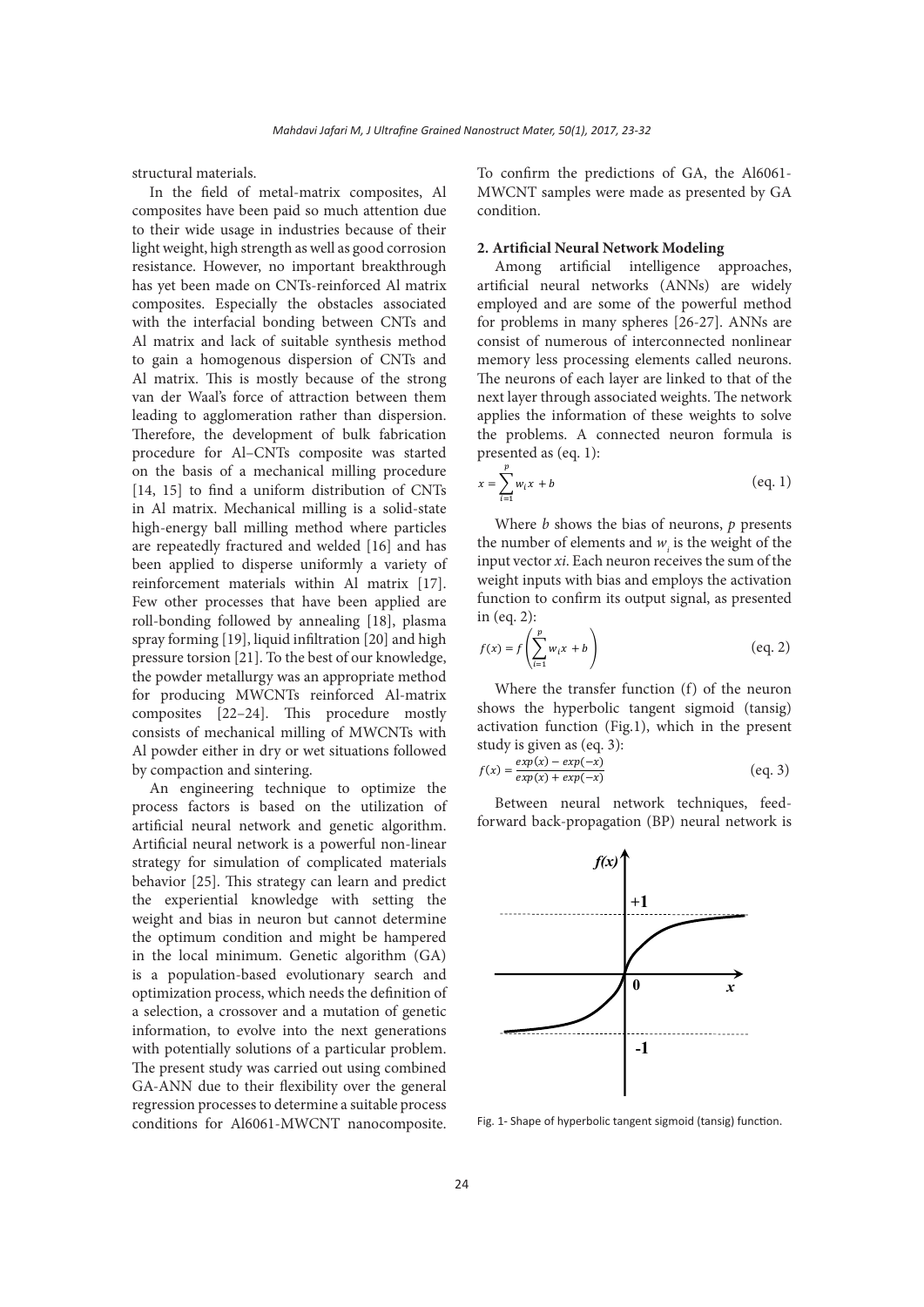extensively applied to presenting effective solutions in the engineering applications especially in material science [28-30]. BP learning is based on the difference between the output value determined by the model and the desired value to improve the interconnection values, which include the weights and the biases of the processing neurons. A BP network includes one input, one or two hidden, and one output layers.

Based on the investigation by Hornick, Stinchcombe, and White [31-33], one to two hidden layers could show appropriate training results. The typical feed-forward  $\text{ANN}_\text{s}$  are presented in Fig. 2. Before applying a feed-forward BP network, the architecture of the network has to be set because it affects the performance of the network, significantly. Five factors, including the number of hidden layer and neurons, the learning method, and activation function for hidden layer and output layer are the characteristics of an ANN structure. Usually, the determination strategy of these network factors is trial and error. To determine the best architectures of feed-forward back propagation ANN a program was developed to train and evaluate the various architectures with a various number of neurons in one hidden layer (1 up to 30) while, other parameter is fixed. In this paper used Levernberg-Marquardt algorithm (LM) as training strategy while hyperbolic tangent sigmoid (tansig) as activation function in the hidden layer and output layer. Fig. 3 shows the

program flowchart. Developing a BP network model involves applying a large number of training sets and training cycles to adjust the weight and the bias of each neuron.

The hardness of Al6061-MWCNT nanocomposite that prepared by mechanical alloying and sintering is a function of average diameter of CNT, average length of CNT, average metal particle size, amount of reinforcement compaction pressure, milling time, sintering temperature, sintering time, vial speed. These features were chosen as input variables in ANN model while the hardness of nanocomposite was the output parameter. In order to ANN modeling, a database containing 46 various independent hardness experiments of Al6061-CNT nanocomposites collected from different works [34-37], where 37 and 9 group of data randomly selected for train and validate, respectively. Table 1 displays the statistical information of the developed database. In this paper, the minimal meanabsolute-percentage-error (MAPE) of the training and testing sets has been anticipated. MAPE is determined as the average absolute error between the predicted outputs of the established network and the target outputs (given as (eq. 4)):

$$
MAPE = \frac{1}{L} \left[ \sum_{i=1}^{L} \frac{|T_i - P_i|}{T_i} \right] \times 100
$$
 (eq. 4)

Where *L* displays the number of samples, *Ti* is the actual output value of sample  $i$ , and  $P_i$  is the predicted output value of sample *i*. Usually, the smaller the MAPE, the more acceptable the



Fig. 2- Typical feed-forward neural networks.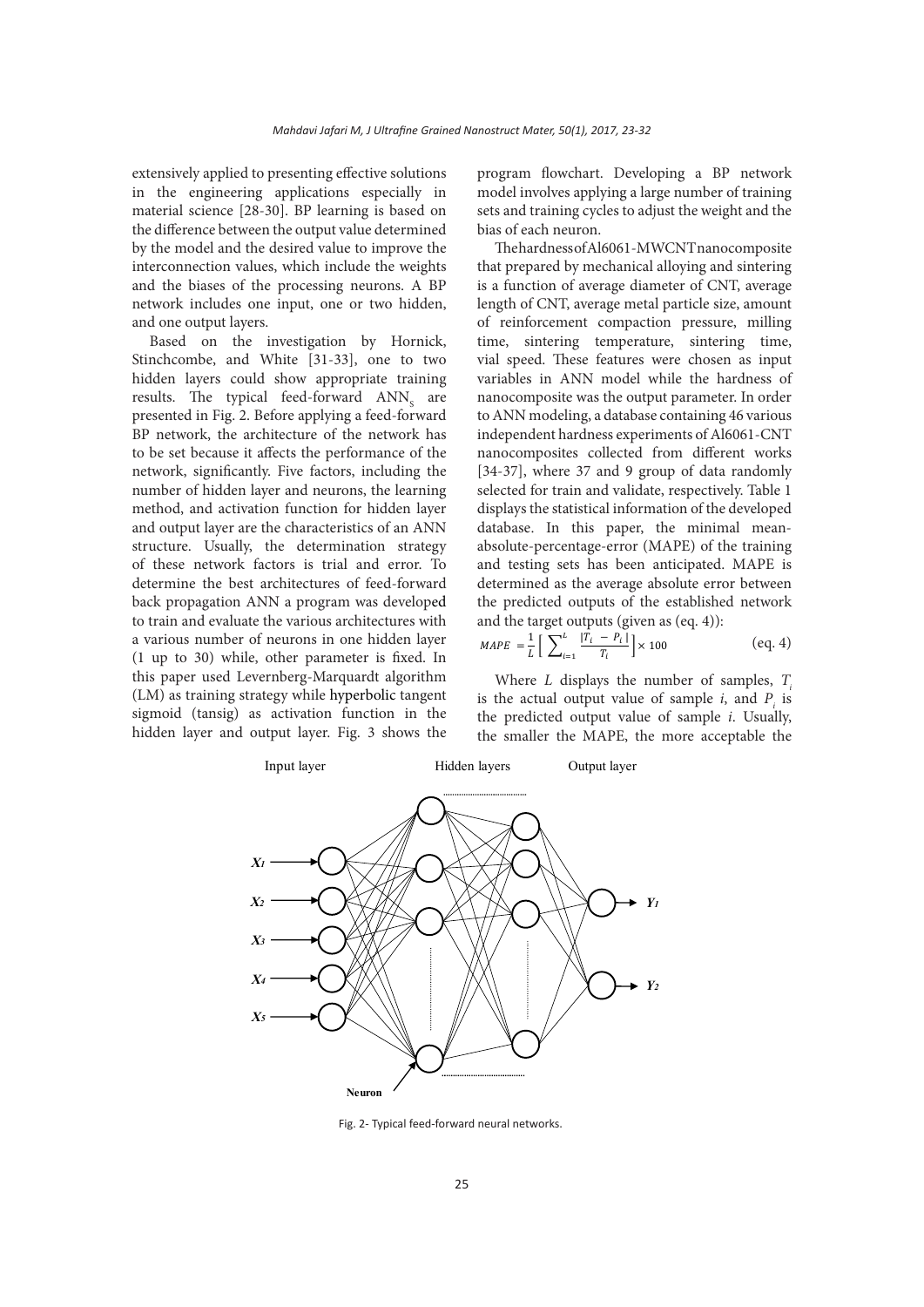

Fig. 3- The flowchart of finding suitable the ANN architecture.

constructed network is. After repeated training, the relationship between the inputs and the predicted outputs might be determined to meet the actual outputs via the functional model of the neural network.

#### **3. Genetic Algorithm (GA)**

GA is the search strategy based on the mechanics of natural selection and natural genetics to discover the best solution for specific environment or problem conditions [38]. GA starts with generating random initial population consisted of potential solution points (or individuals). The value set for each individual from the evaluation procedure with objective function is named the fitness. The decision is made whether the individual is good or bad for the particular problem, based on the magnitude of fitness value. Once fitness value is tested and assigned to each individual, then the initial population meets the first genetic operator, selection procedure.

The purpose of this step is to give more chances of survival for the strong individuals and to die off the weakest ones according to their fitness values. Next, crossover operator is done on selected individuals to generate the new individuals by combination of the existing ones [39]. Crossover performs reproduction and allows two individuals to exchange portions of their structures based on a particular probability. Which chromosomes to cross and where to cut them is performed statistically based on a particular probability. This results in the creation of a pair of new chromosomes that contain features of their parents [40, 41]. This process can be compared to the natural evolution procedure generating new children from the parents. Finally, the mutation operator follows the crossover procedure. Mutation operators for the real-valued representation have been proposed by Michalewicz [42]. The major role of mutation procedure is to present the diversity in the population. Without

| Table 1- The statistical information of the developed datasets |  |  |
|----------------------------------------------------------------|--|--|
|----------------------------------------------------------------|--|--|

| Parameters                          | Maximum        | Minimum      | Average | Standard deviation |  |
|-------------------------------------|----------------|--------------|---------|--------------------|--|
| Input variable                      |                |              |         |                    |  |
| Amount of reinforcement (wt. %)     | $\overline{c}$ | $\mathbf{0}$ | 0.84    | 0.68               |  |
| Sintering temperature $(^{\circ}C)$ | 640            | 30           | 472.93  | 176.36             |  |
| Sintering time (h)                  | $\overline{2}$ | 0.33         | 1.09    | 0.8                |  |
| Compact pressure (MPa)              | 500            | 35           | 240.76  | 229.95             |  |
| Milling time (h)                    | 30             | 0.5          | 13.84   | 14.33              |  |
| Vial speed (rpm)                    | 1200           | 200          | 473.91  | 413.03             |  |
|                                     |                |              |         |                    |  |
| <b>Output variable</b>              |                |              |         |                    |  |
| Hardness (HV)                       | 87.5           | 48.2         | 62.63   | 8.34               |  |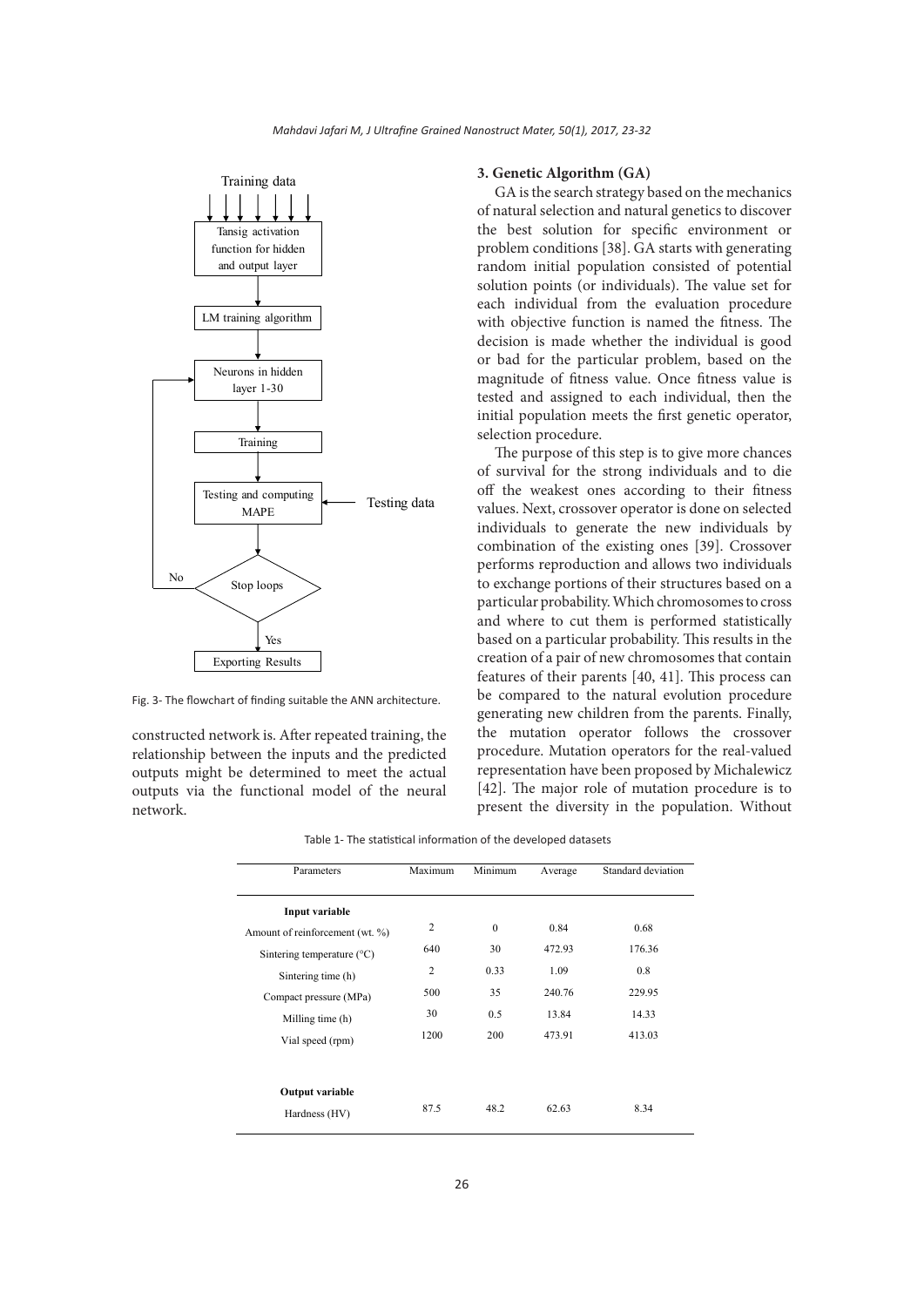

*Mahdavi Jafari M, J Ultrafine Grained Nanostruct Mater, 50(1), 2017, 23-32*

Fig. 4- Illustration of the GA operations.



Fig. 5- Optimization process based on ANN and GA.

the mutation, it is hard to obtain the solution point that is located far from the current direction of search. It insures that the probability of obtaining any point in the search space never go to zero [43]. This operator also prevents the premature convergence of GA to one of the local optimal solutions. Once all three main operators are done on the initial population, the new population is developed. This new population is genetically superior to the previous one and has better chance to survive for the given problem features. Then this entire procedure is repeated until the satisfaction is obtained or it reaches the maximum number of generations which is pre-set by users. Fig. 4 presents the genetic algorithm operator procedure in simplicity.

#### **4. The Combined GA–ANN Model**

The following stage involves the development of the GA population of the input parameters for utilization in the probabilistic based optimum search. This is followed by the prediction the system outputs using an ANN model of the system [44, 45]. For mechanical features of Al6061-MWCNT nanocomposite in this investigation, the fitness function commonly addresses higher hardness in ANN model. Once the outputs are determined through the ANN computation, the relevant outputs are exerted to the fitness function routine to set the latest values and compared. While, the fitness requirements are being adjusted from time to time, a new generation of the population will be generated and gone through the same evaluation procedures. This procedure continues until the maximum number of generation has been obtained. The final population of the generation is defined the "winner" and rewarded the conclusive generation of final fitness. Fig. 5 introduces a summary outline of the optimization plan. GA and ANN methods were implemented in MATLAB software (version 2014b).

## **5. Results And Discussion**

The ANN modeling program results show that the best ANN structure has 18 neurons in hidden layer with 1.52% error among 30 structures, as shown in Fig. 6. The predicted values, deviation and % error for the hardness is presented in Tables 2 and 3 and a comparative plot of real and predicted values for training and testing is presented in Fig. 7. The close linear trend between the ANN predicted and experimentally observed values for the output parameters indicate the adjacency of the model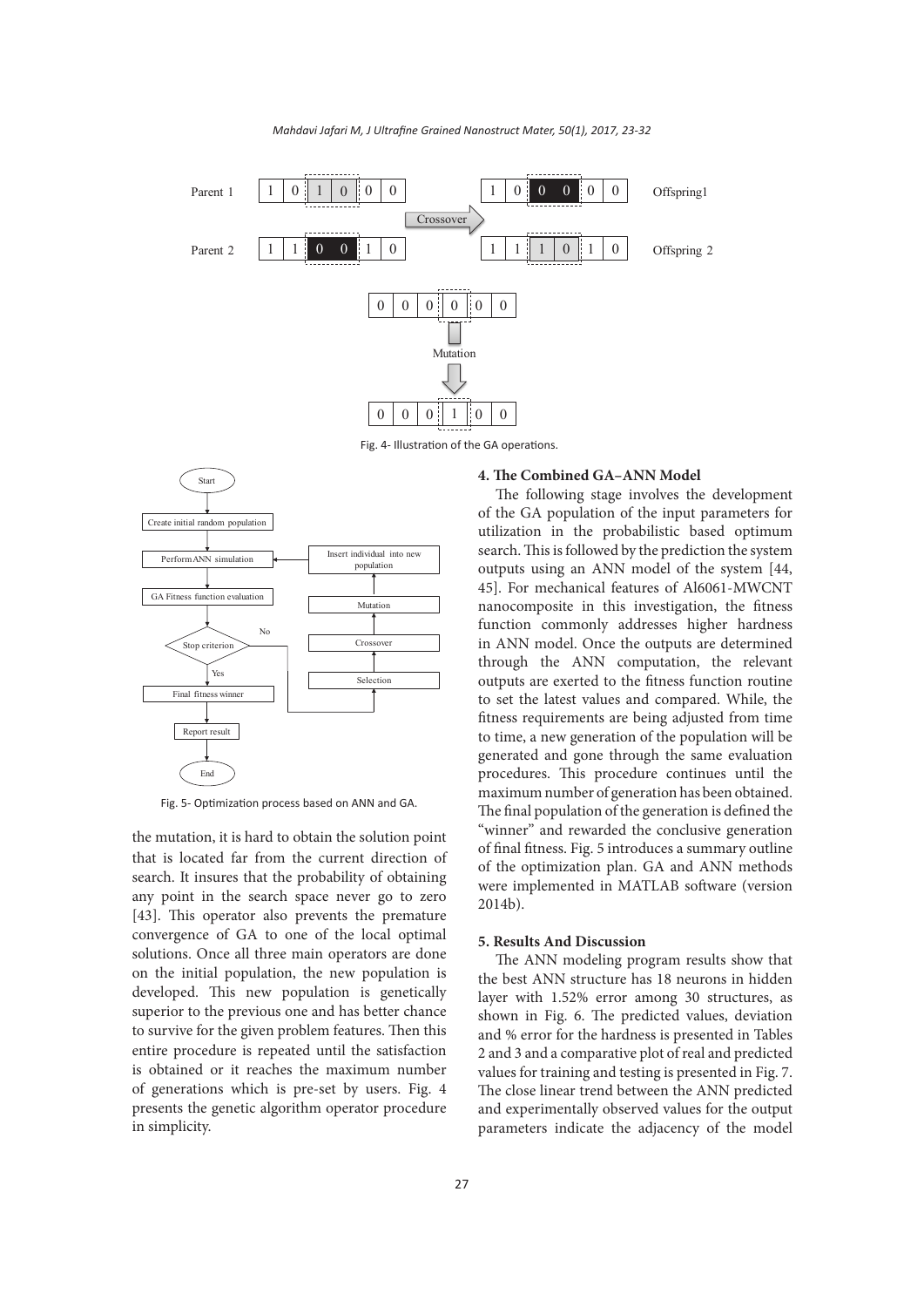*Mahdavi Jafari M, J Ultrafine Grained Nanostruct Mater, 50(1), 2017, 23-32*



Table 2- Experimental data and predicted output from the ANN network for training set

|                         | Amount of               | Sintering        | Sintering      | Compact        | Milling        | Vial           |          | Hardness (HV) |                  |
|-------------------------|-------------------------|------------------|----------------|----------------|----------------|----------------|----------|---------------|------------------|
|                         | MWNCT (wt. %)           | temperature (°C) | time (h)       | pressure (MPa) | time (h)       | speed<br>(rpm) | Measured | Predicted     | Error            |
| $\mathbf{1}$            | $\boldsymbol{0}$        | 30               | $\overline{2}$ | 500            | 30             | 280            | 52       | 52.01         | $-0.01$          |
| $\sqrt{2}$              | $\mathbf{1}$            | 640              | 0.5            | 50             | 3              | 1200           | 76.5     | 78.02         | $-1.52$          |
| 3                       | $\boldsymbol{0}$        | 525              | $\sqrt{2}$     | 500            | 30             | 280            | 55       | 55.01         | $-0.01$          |
| $\overline{\mathbf{4}}$ | $\,1$                   | 640              | 0.5            | 50             | $\mathbf{1}$   | 1200           | 60.4     | 56.78         | 3.61             |
| 5                       | 0.5                     | 30               | $\sqrt{2}$     | 500            | 30             | 280            | 53       | 52.59         | 0.4              |
| 6                       | 0.5                     | 400              | 0.33           | 35             | $\mathbf{1}$   | 200            | 59.1     | 59.18         | $-0.08$          |
| $\tau$                  | 1.5                     | 30               | $\,2$          | 500            | 30             | 280            | 60       | 60.86         | $-0.86$          |
| 8                       | $\boldsymbol{0}$        | 640              | 0.5            | 50             | 3              | 1200           | 62       | 61.66         | 0.33             |
| 9                       | $\,1\,$                 | 450              | $\sqrt{2}$     | 500            | 30             | 280            | 59       | 58.89         | 0.1              |
| 10                      | 1.5                     | 450              | $\sqrt{2}$     | 500            | 30             | 280            | 62       | 61.97         | 0.02             |
| 11                      | $\overline{c}$          | 450              | $\overline{c}$ | 500            | 30             | 280            | 66       | 65.42         | 0.57             |
| 12                      | $\mathbf{1}$            | 640              | 0.5            | 50             | $\,2$          | 1200           | 71.1     | 68.51         | 2.58             |
| 13                      | $\,1$                   | 525              | $\overline{c}$ | 500            | 30             | 280            | 61       | 61.02         | $-0.02$          |
| 14                      | 1.5                     | 525              | $\sqrt{2}$     | 500            | 30             | 280            | 66       | 66.03         | $-0.03$          |
| 15                      | 0.5                     | 500              | 0.33           | 35             | $\mathbf{1}$   | 200            | 65.7     | 65.55         | 0.14             |
| 16                      | 0.5                     | 600              | $\sqrt{2}$     | 500            | 30             | 280            | 58       | 56.89         | 1.1              |
| 17                      | $\mathbf{1}$            | 600              | $\overline{c}$ | 500            | 30             | 280            | 62       | 62.01         | $-0.01$          |
| 18                      | $\boldsymbol{0}$        | 640              | 0.5            | 50             | $\mathfrak{Z}$ | 1200           | 61.5     | 61.66         | $-0.16$          |
| 19                      | $\overline{\mathbf{c}}$ | 600              | $\overline{c}$ | 500            | 30             | 280            | 76       | 75.98         | 0.01             |
| 20                      | $\sqrt{2}$              | 500              | 0.33           | 35             | $\,1$          | 200            | 68       | 67.86         | 0.13             |
| 21                      | $\mathbf{1}$            | 640              | 0.5            | 50             | 0.5            | 1200           | 49.3     | 52.98         | $-3.68$          |
| 22                      | 0.75                    | 450              | 0.33           | 35             | $\,1$          | 200            | 67.6     | 67.6          | $\boldsymbol{0}$ |
| 23                      | $\boldsymbol{0}$        | 400              | 0.33           | 35             | $\mathbf{1}$   | 200            | 56.8     | 60.73         | $-3.93$          |
| 24                      | $\boldsymbol{0}$        | 600              | $\overline{c}$ | 500            | 30             | 280            | 57       | 57.17         | $-0.17$          |
| 25                      | $\mathbf{1}$            | 500              | 0.33           | 35             | $\mathbf{1}$   | 200            | 69.3     | 69.29         | $\boldsymbol{0}$ |
| 26                      | $\mathbf{1}$            | 400              | 0.33           | 35             | $\mathbf{1}$   | 200            | 63.3     | 63.52         | $-0.22$          |
| 27                      | $\overline{c}$          | 400              | 0.33           | 35             | $\mathbf{1}$   | 200            | 53       | 52.8          | 0.19             |
| 28                      | $\boldsymbol{0}$        | 450              | 0.33           | 35             | $\mathbf{1}$   | 200            | 66.3     | 67.16         | $-0.86$          |
| 29                      | 0.75                    | 400              | 0.33           | 35             | $\,$ 1 $\,$    | 200            | 60       | 59.8          | 0.19             |
| 30                      | $\boldsymbol{0}$        | 640              | 0.5            | 50             | $\mathbf{1}$   | 1200           | 53.2     | 49.83         | 3.36             |
| 31                      | $\,1\,$                 | 450              | 0.33           | 35             | $\mathbf{1}$   | 200            | 71.3     | 70.75         | 0.54             |
| 32                      | $\overline{c}$          | 450              | 0.33           | 35             | $\mathbf{1}$   | 200            | 59       | 59.21         | $-0.21$          |
| 33                      | $\boldsymbol{0}$        | 500              | 0.33           | 35             | $\,1$          | 200            | $70\,$   | 69.88         | 0.11             |
| 34                      | $\mathbf{1}$            | 30               | $\sqrt{2}$     | 500            | 30             | 280            | 57       | 57.05         | $-0.05$          |
| 35                      | 0.75                    | 500              | 0.33           | 35             | $\,1$          | 200            | 66.1     | 66.31         | $-0.21$          |
| 36                      | $\,1$                   | 620              | 0.5            | 50             | 3              | 1200           | 87.5     | 80.63         | 6.86             |
| 37                      | $\overline{c}$          | 30               | $\overline{c}$ | 500            | 30             | 280            | 62       | 63.4          | $-1.4$           |
|                         | <b>MAPE</b>             |                  |                |                |                |                | 1.44     |               |                  |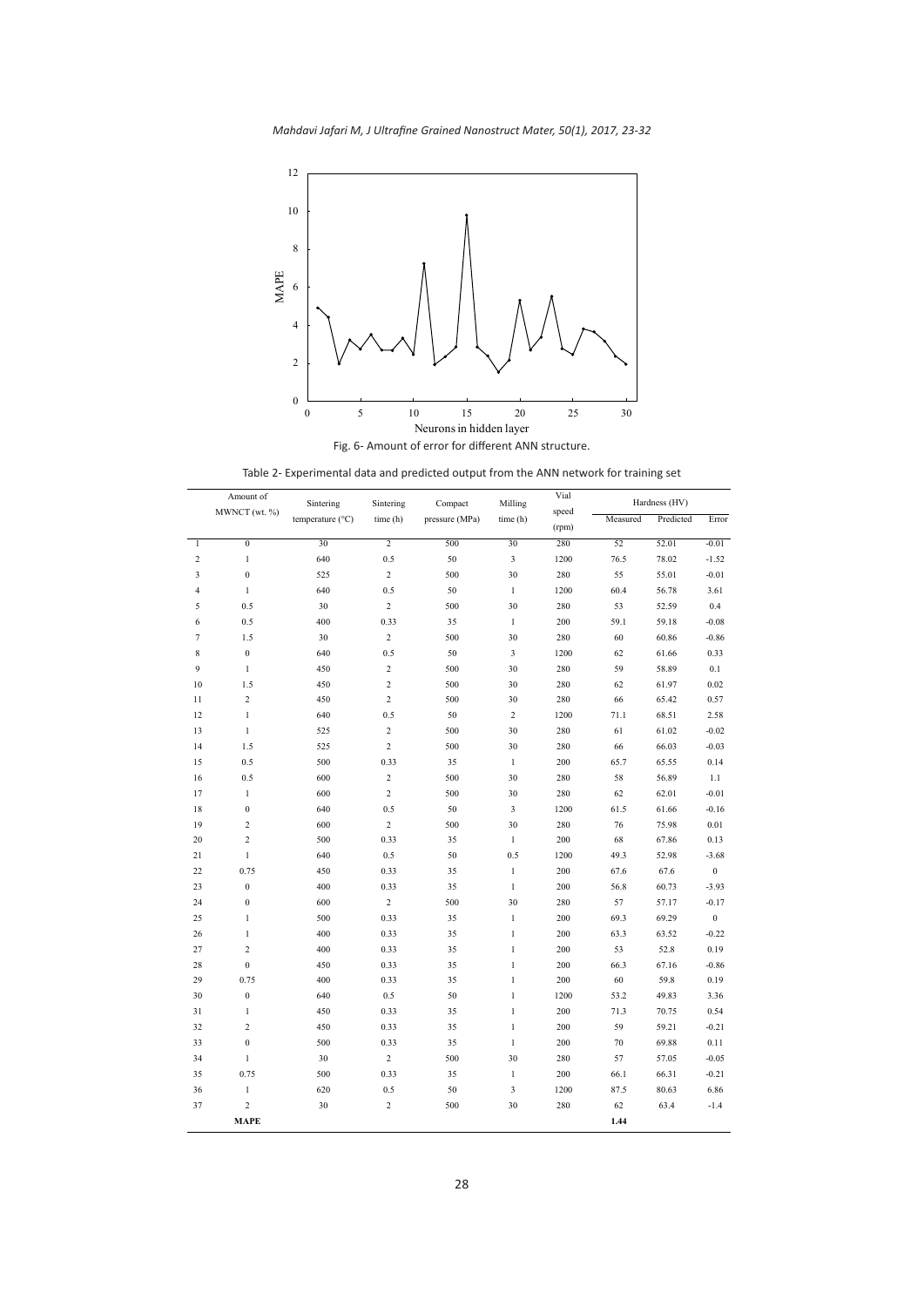|                | Amount of<br>MWNCT (wt. %) | Sintering                 | Sintering      | Compact<br>pressure (MPa) | Milling<br>time(h) | Vial<br>speed<br>(rpm) | Hardness (HV) |           |         |
|----------------|----------------------------|---------------------------|----------------|---------------------------|--------------------|------------------------|---------------|-----------|---------|
|                |                            | temperature $(^{\circ}C)$ | time(h)        |                           |                    |                        | Measured      | Predicted | Error   |
|                | $\mathbf{0}$               | 640                       | 0.5            | 50                        | 0.5                | 1200                   | 48.2          | 49.49     | $-1.29$ |
| $\overline{c}$ | 1.5                        | 600                       | $\overline{c}$ | 500                       | 30                 | 280                    | 68            | 68.78     | $-0.78$ |
| 3              | $\mathbf{0}$               | 640                       | 0.5            | 50                        | $\overline{c}$     | 1200                   | 55.5          | 52.61     | 2.88    |
| 4              | 0.5                        | 525                       | $\overline{c}$ | 500                       | 30                 | 280                    | 56            | 56.28     | $-0.28$ |
| 5              | $\mathbf{0}$               | 450                       | $\overline{c}$ | 500                       | 30                 | 280                    | 54            | 53.26     | 0.73    |
| 6              | 0.5                        | 450                       | $\overline{c}$ | 500                       | 30                 | 280                    | 55            | 55.02     | $-0.02$ |
| $\overline{7}$ | $\overline{c}$             | 525                       | $\overline{c}$ | 500                       | 30                 | 280                    | 71            | 71.66     | $-0.66$ |
| 8              | 0.5                        | 450                       | 0.33           | 35                        |                    | 200                    | 67            | 66.55     | 0.44    |
| 9              |                            | 600                       | 0.5            | 50                        | 3                  | 1200                   | 83.3          | 82.29     |         |
|                | <b>MAPE</b>                |                           |                |                           |                    |                        | 1.52          |           |         |

Table 3- Experiment data and predicted output from the ANN network for testing set.

with the experimental dataset.

The sensitivity analysis was carried out to set the relative significance of each of the input parameters. The aim of the analysis was to decrease the number of input parameters should they prove to be insignificant in model performance. The reduction of input parameters would result in a decrease in unnecessary data collection, which leads to cost reduction. A step-by-step method was executed on the trained ANN by changing each of the input parameter, one at a time, at a constant rate. Different constant rates (5, 10) were chosen in this paper. For every input parameter, the percentage was modified in the output as a result of the change in the input parameter. The sensitivity of each input parameters was computed by the following equation [46]:

$$
S_i(\%) = \frac{1}{N} \sum_{j=1}^{N} \left( \frac{\%change\ in\ output}{\%change\ in\ input} \right)_j \times 100
$$
 (eq. 5)

Where  $S_i$  (%) shows the sensitivity level of an input parameter and  $N (= 9)$  is the number of datasets used for sensitivity test. Fig. 8 presents the sensitivity of variations for mechanical properties at each of the input variables. It can be seen that the sintering time and milling time are the two most important factors. This analysis showed that sintering temperature and sintering time has a reverse effect on the hardness of Al6061-CNT nanocomposite. The former researches showed that the tendency of the reaction of carbon nanotubes with Al6061 and formation of  $\text{Al}_4\text{C}_3$  is ascending by increasing the time and temperature of sintering. The presence of small amount of carbide at the interface of the CNT and matrix can improve the interfacial bonding but excessive carbide formation can result in overall degradation of the composite strength since the carbides have inferior properties compared with the CNTs. Furthermore, this could excessive when milling time is high [47, 48]. Milling time, vial speed, compact pressure and amount of MWCNT have positive effect on hardness. Increasing in milling time and vial speed makes MWCNTs uniformly and completely embedded in



Fig. 7- Regression analysis of predicted and experimental hardness for best structure: (a) Training data; (b) Testing data.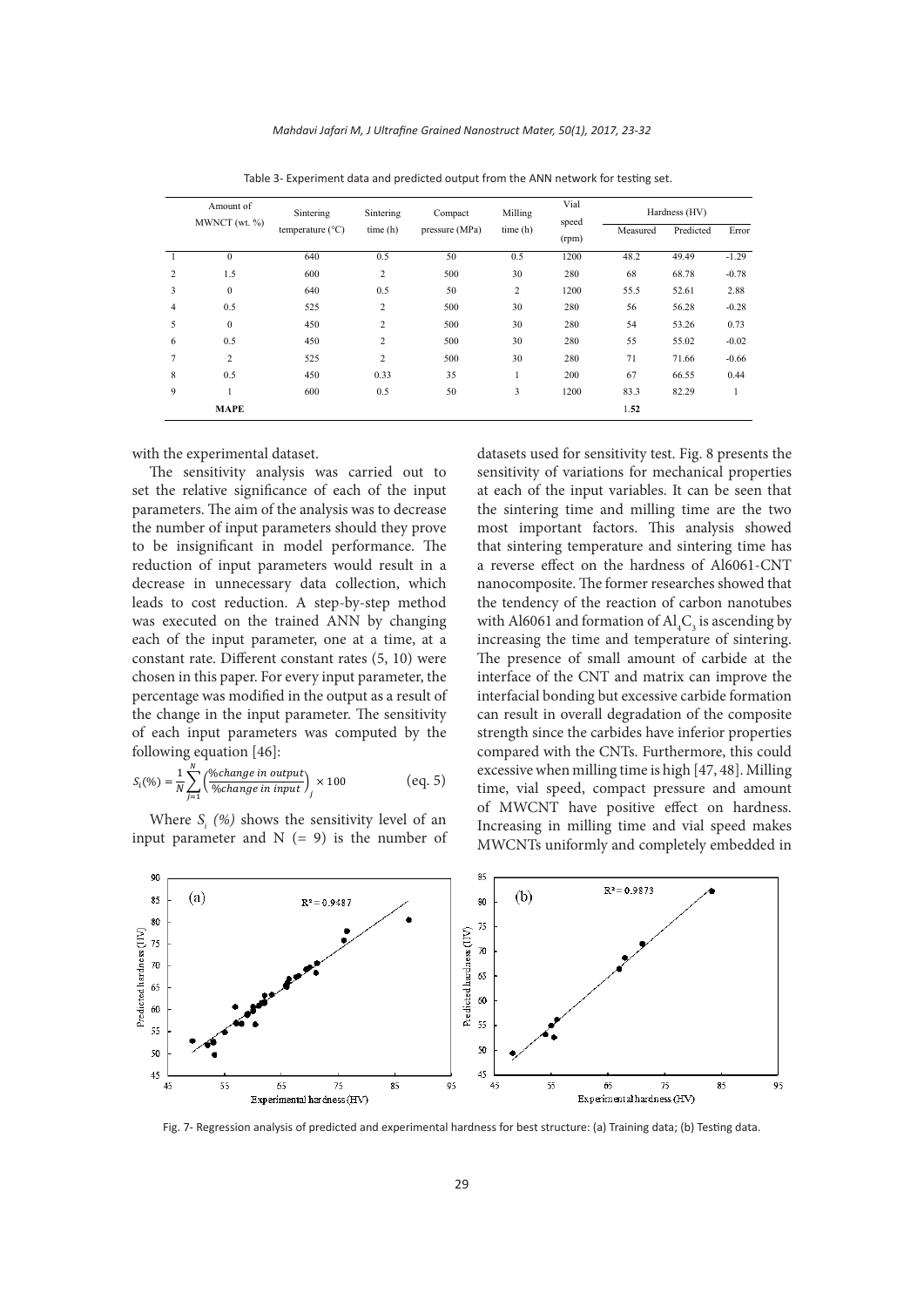

Fig. 8- Significance of input variables in mechanical properties.

the Al 6061 matrix and tighter bonding between the CNTs and Al 6061 which enhances the mechanical properties of the matrix [49]. Also, compact pressure influences green density of the samples which can lead to increase in sintering degree [34].

In this study, genetic algorithms with a single point crossover and roulette wheel selection have been applied. Each individual was produced with a fitness function, which was determined from ANN model. The initial population was selected to be 30, generation size 100 and the probability of crossover and probability of mutation were selected to be 0.8 and 0.2, respectively. GA simulation predicted the combination sintering temperature 346 C, sintering time 0.33 h, compact pressure 284.82, milling time 19.66 and vial speed 310.5 to give optimum hardness of 87.5 micro Vickers in the composite with 0.53 wt% CNT. For evaluating the results, experiments were carried out at different configurations, results of which are summarized in Table 4. The optimum fitness function obtained

experimentally was at condition of number 2 which was close to the conditions predicted by GA. This conclusively proves the validity of the simulated results.

#### **6. Conclusion**

The following conclusions are drawn from this work. ANN model with 18 neurons in hidden layer is a useful method for the prediction of hardness of Al6061 reinforced by multiwall carbon nanotubes where fabricated by mechanical alloying. The combined GA–ANN algorithm is an effective model for optimizing mechanical alloying parameters leading to maximum hardness in Al6061-MWCNT nanocomposite. Sensitivity analysis shows that the sintering time and milling time are most significant parameter and sintering time is the most important parameter among the experimental parameters used in this work.

#### **References**

1. Iijima S. Helical microtubules of graphitic carbon. Nature.

TABLE 4. Results of ANN-GA program and experimental validation of optimized value

| Amount of<br>$MWCNT$ (wt $\%$ ) | Sintering<br>temperature<br>(°C) | Sintering<br>time (h) | Compact<br>pressure (MPa) | Milling<br>time(h) | Vial<br>speed<br>(rpm) | Hardness (HV)<br>Measured | Predicted |
|---------------------------------|----------------------------------|-----------------------|---------------------------|--------------------|------------------------|---------------------------|-----------|
| 0.65                            | 414.43                           | 0.35                  | 57.76                     | 23.88              | 446.39                 | 78.3                      | 87.5      |
| 0.53                            | 346.55                           | 0.33                  | 284.82                    | 19.66              | 310.49                 | 86.55                     | 87.5      |
| 0.25                            | 399.56                           | 0.53                  | 35.53                     | 23.82              | 274.44                 | 62                        | 87.5      |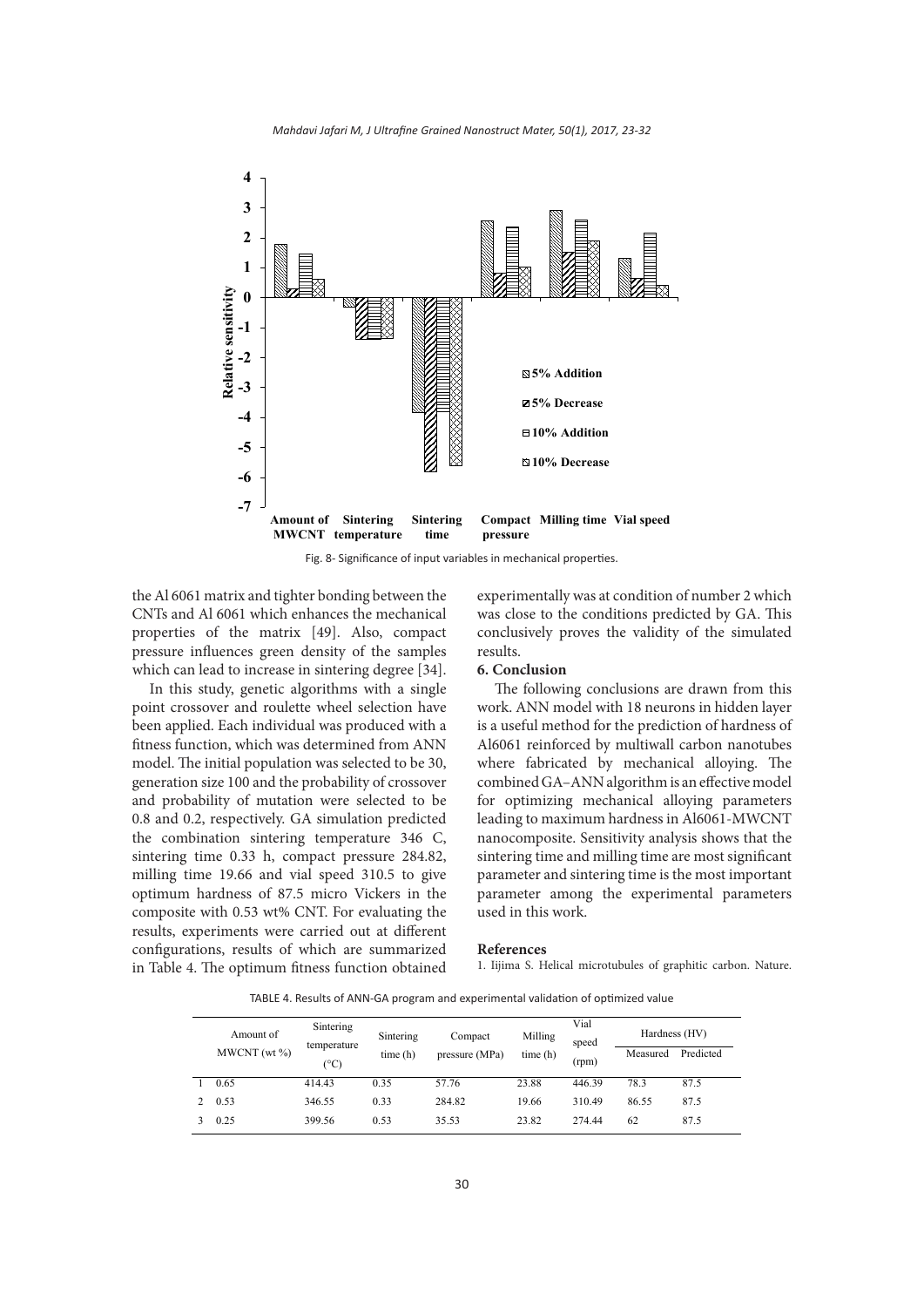1991;354(6348):56.

- 2. Bernier P, Maser W, Journet C, Loiseau A, de la Chapelle ML, Lefrant S, Lee R, Fischer JE. Carbon single wall nanotubes elaboration and properties. Carbon. 1998;36(5):675-80.
- 3. Ajayan PM, Schadler LS, Giannaris C, Rubio A. Singlewalled carbon nanotube–polymer composites: strength and weakness. Advanced materials. 2000;12(10):750-3.
- 4. Kilbride BE, Coleman JN, Fraysse J, Fournet P, Cadek M, Drury A, Hutzler S, Roth S, Blau WJ. Experimental observation of scaling laws for alternating current and direct current conductivity in polymer-carbon nanotube composite thin films. Journal of Applied Physics. 2002;92(7):4024-30.
- 5. Biercuk MJ, Llaguno MC, Radosavljevic M, Hyun JK, Johnson AT, Fischer JE. Carbon nanotube composites for thermal management. Applied physics letters. 2002;80(15):2767-9.
- 6. Peigney A, Laurent C, Flahaut E, Rousset A. Carbon nanotubes in novel ceramic matrix nanocomposites. Ceramics International. 2000;26(6):677-83.
- 7. Van Lier G, Van Alsenoy C, Van Doren V, Geerlings P. Ab initio study of the elastic properties of single-walled carbon nanotubes and graphene. Chemical Physics Letters. 2000;326(1):181-5.
- 8. Treacy MJ, Ebbesen TW, Gibson JM. Exceptionally high Young's modulus observed for individual carbon nanotubes. Nature. 1996;381(6584):678.
- 9. Yu MF, Lourie O, Dyer MJ, Moloni K, Kelly TF, Ruoff RS. Strength and breaking mechanism of multiwalled carbon nanotubes under tensile load. Science. 2000;287(5453):637- 40.
- 10. Baughman RH, Zakhidov AA, De Heer WA. Carbon nanotubes--the route toward applications. Science. 2002;297(5582):787-92.
- 11. Mamedov AA, Kotov NA, Prato M, Guldi DM, Wicksted JP, Hirsch A. Molecular design of strong single-wall carbon nanotube/polyelectrolyte multilayer composites. Nature materials. 2002;1(3):190-4.
- 12. Coleman JN, Khan U, Gun'ko YK. Mechanical reinforcement of polymers using carbon nanotubes. Advanced materials. 2006;18(6):689-706.
- 13. Ahir SV, Terentjev EM. Photomechanical actuation in polymer–nanotube composites. Nature materials. 2005;4(6):491-5.
- 14. George R, Kashyap KT, Rahul R, Yamdagni S. Strengthening in carbon nanotube/aluminium (CNT/Al) composites. Scripta Materialia. 2005;53(10):1159-63.
- 15. Kuzumaki T, Miyazawa K, Ichinose H, Ito K. Processing of carbon nanotube reinforced aluminum composite. Journal of Materials Research. 1998;13(09):2445-9.
- 16. Suryanarayana C. Mechanical alloying and milling. Progress in materials science. 2001;46(1):1-84.
- 17. Son HT, Kim TS, Suryanarayana C, Chun BS. Homogeneous dispersion of graphite in a 6061 aluminum alloy by ball milling. Materials Science and Engineering: A. 2003;348(1):163-9.
- 18. Lahiri D, Bakshi SR, Keshri AK, Liu Y, Agarwal A. Dual strengthening mechanisms induced by carbon nanotubes in roll bonded aluminum composites. Materials Science and Engineering: A. 2009;523(1):263-70.
- 19. Laha T, Chen Y, Lahiri D, Agarwal A. Tensile properties of carbon nanotube reinforced aluminum nanocomposite fabricated by plasma spray forming. Composites Part A:

Applied Science and Manufacturing. 2009;40(5):589-94.

- 20. Zhou SM, Zhang XB, Ding ZP, Min CY, Xu GL, Zhu WM. Fabrication and tribological properties of carbon nanotubes reinforced Al composites prepared by pressureless infiltration technique. Composites Part A: Applied Science and Manufacturing. 2007;38(2):301-6.
- 21. Tokunaga T, Kaneko K, Horita Z. Production of aluminum-matrix carbon nanotube composite using high pressure torsion. Materials Science and Engineering: A. 2008;490(1):300-4.
- 22. Morsi K, Esawi AM, Lanka S, Sayed A, Taher M. Spark plasma extrusion (SPE) of ball-milled aluminum and carbon nanotube reinforced aluminum composite powders. Composites Part A: Applied Science and Manufacturing. 2010;41(2):322-6.
- 23. Wang L, Choi H, Myoung JM, Lee W. Mechanical alloying of multi-walled carbon nanotubes and aluminium powders for the preparation of carbon/metal composites. Carbon. 2009;47(15):3427-33.
- 24. Perez-Bustamante R, Estrada-Guel I, Antúnez-Flores W, Miki-Yoshida M, Ferreira PJ, Martínez-Sánchez R. Novel Al-matrix nanocomposites reinforced with multi-walled carbon nanotubes. Journal of Alloys and compounds. 2008;450(1):323-6.
- 25. Datta S, Chattopadhyay PP. Soft computing techniques in advancement of structural metals. International Materials Reviews. 2013;58(8):475-504.
- 26. Wong BK, Lai VS, Lam J. A bibliography of neural network business applications research: 1994–1998. Computers & Operations Research. 2000;27(11):1045-76.
- 27. Zhang GP. Neural networks for classification: a survey. IEEE Transactions on Systems, Man, and Cybernetics, Part C (Applications and Reviews). 2000;30(4):451-62.
- 28. Rashidi AM, Hayati M, Rezaei A. Application of artificial neural network for prediction of the oxidation behavior of aluminized nano-crystalline nickel. Materials & Design. 2012;42:308-16.
- 29. Varol T, Canakci A, Ozsahin S. Artificial neural network modeling to effect of reinforcement properties on the physical and mechanical properties of Al2024–B 4 C composites produced by powder metallurgy. Composites Part B: Engineering. 2013;54:224-33.
- 30. Vettivel SC, Selvakumar N, Leema N. Experimental and prediction of sintered Cu–W composite by using artificial neural networks. Materials & Design. 2013;45:323-35.
- 31. Hornik K, Stinchcombe M, White H. Universal approximation of an unknown mapping and its derivatives using multilayer feedforward networks. Neural networks. 1990;3(5):551-60.
- 32. Mirzadeh H, Najafizadeh A. Aging kinetics of 17-4 PH stainless steel. Materials chemistry and physics. 2009;116(1):119-24.
- 33. Guo Z, Sha W. Modelling the correlation between processing parameters and properties of maraging steels using artificial neural network. Computational Materials Science. 2004;29(1):12-28.
- 34. Jeyasimman D, Sivaprasad K, Sivasankaran S, Narayanasamy R. Fabrication and consolidation behavior of Al 6061 nanocomposite powders reinforced by multi-walled carbon nanotubes. Powder Technology. 2014;258:189-97.